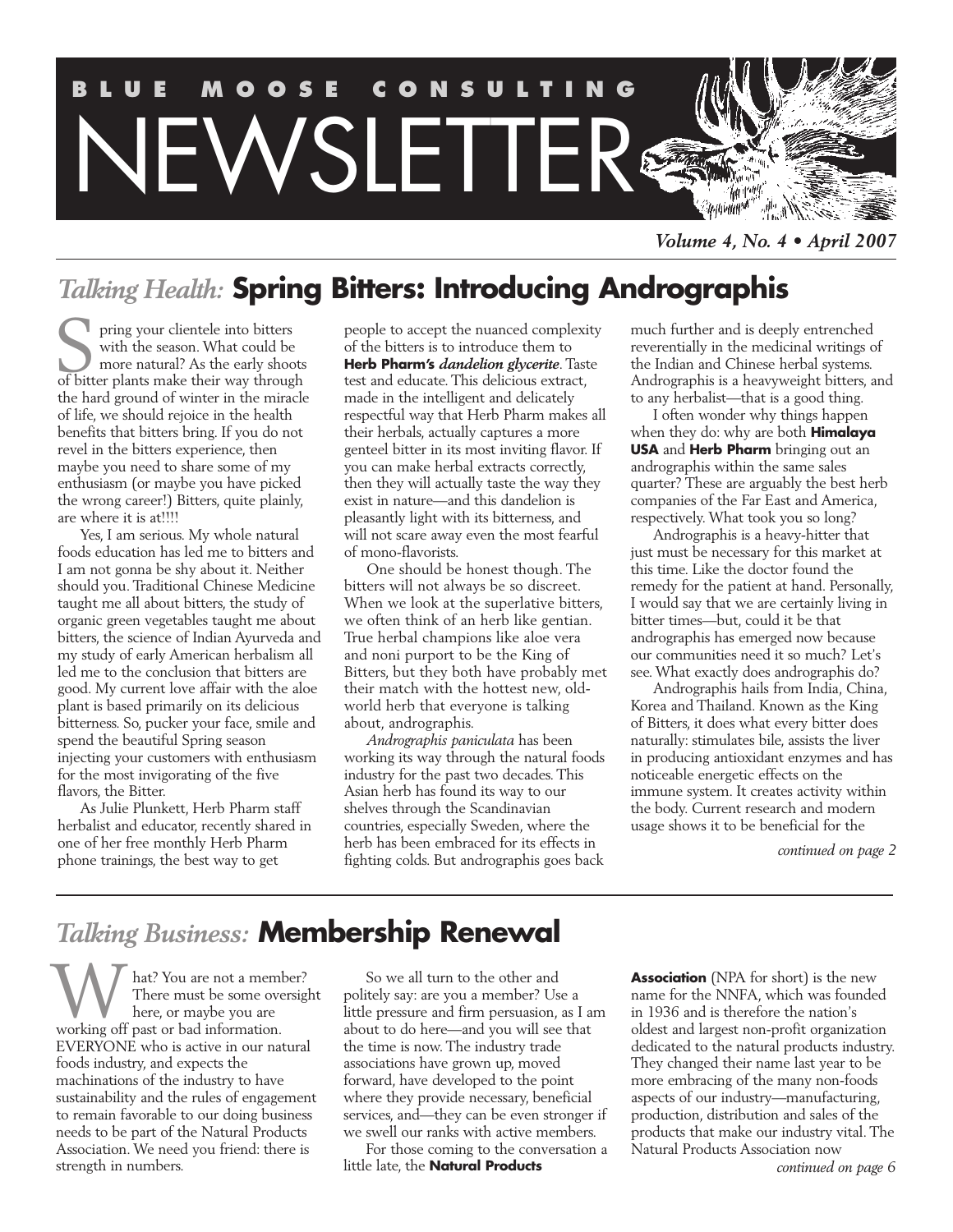### **Spring Bitters** *continued from page 1*

liver, as an anti-inflammatory and as an immuno-stimulant. Yes, andrographis might just be showing up at exactly the right time!

Clinical trials support its use for upper respiratory tract infections, GI infections and UTI, bacterial infections, hepatitis, liver disease and AIDS. It also may exert some influence over abnormal cell growths. Andographis is certainly worth learning about.

Andrographis is an extreme bitter, so a little goes a long way. It is energetically cold so is best combined with a warming herb like ginger or astragalus for people with cold conditions. It is a good tool for conditions of heat, fever or inflammation and may be an herb to consider for situations of antibiotic resistant infections.

Herb Pharm uses the whole flowering herb to make their liquid extract from hand-harvested plants in their natural habitat. They do not use the root for this new product. Furthermore, Herb Pharm employs the skill and technology of their in-house Analytical Chemistry laboratory to make sure that they preserve those compounds that many believe are

### **TAKE 5 MINUTES**

### **Wanna do something great???**

Go to the newly-updated NNFA east website, **www.nnfaeast.org** and click on the JOIN NNFA EAST button. Join the excitement of natural foods retail stores working together. Stay informed, become involved, know that you are a part of the solutions for a better tomorrow. It will be your smartest investment this year.

immuno-modulating\* and hepatoprotective\*, namely andrographolide, neoandrographolide and andrograpanin.

In traditional Ayurvedic medicine, andrographis is actually a common household remedy, given to children and used for fevers. This is probably because the Indian folk medicines never abandoned the beneficial bitters. It is used to support healthy digestive, cardiovascular and urinary systems. It also has recognized hepatoprotective activity, and is commonly used for bloodpurifying. There are no known toxicity concerns—warnings about avoiding the herb while pregnant are not substantiated by specific facts. Again, this strong bitter is best used in small amounts.

And so we may choose to add another bitter to our herbal selection. Are we able to utilize the benefits that this herb brings? The modern modalities say that it is good for many serious chronic illnesses. Common sense herbal wisdom says that it is essential, and a necessary part of any well-rounded dietary consideration. But, how do we get bitters back into the American health consciousness? Currently, the accepted mainstream bitters are tobacco, chocolate and coffee. Obviously, we crave bitters. Can we get a daily dose of bitters to everyone? Certainly, educating on the green leafy kales and collards and endives is one way. Daily digestive support with **Aloe Life's** *whole leaf aloe concentrate* is a better way. Dandelion, burdock and the ginsengs are excellent bitters for energy

### **IN THE NEWS**

**Experts Say Reassess Vitamin D Levels...** Experts from universities, research institutes and university hospitals around the world assessed evidence from research and concluded that the public health is best served by a recommendation of higher daily intakes of vitamin D. Changes such as increasing the amount of vitamin D in vitamin supplement products could bring about rapid and important reductions in the morbidity associated with low vitamin D (both D3, produced on the skin on exposure to UVB radiation, and D2, derived from plants and ingested) status, according to the experts. A recent review of the science resulted in **the recommendation that the tolerable upper intake level for oral vitamin D3** should be increased five-fold, from the current tolerable upper intake level in Europe and the U.S. of 2000 International Units, equivalent to 50 micrograms per day, to 10,000 International Units (250 micrograms per day). (*The American Journal of Clinical Nutrition*; March 2007, volume 85, number 3, pages 649-650)



to get the immune system potentiated against allergies. At this time of year, I also

recommend **Nature's WonderLand's** *Catfish Bitters* caps and/or **Himalaya USA's** *HemoCare* which contains andrographis.

Any way you can get people to incorporate bitters into their diet, you will see the benefits in the digestive system, fat absorption, dieting and detox, and moderate but noticeable results with the immune system. From basic health needs to powerful plants for modern scourges, bitter herbs like andrographis are here before us for a use that is beneficial and necessary for everyone in today's polluted, overwhelming and complex world. ❂

*\* These statements have not been reviewed by the FDA, and are intended only as the basis for further research.*

*(Special thanks goes to the good people of Herb Pharm and Himalaya USA for their support in researching the information on this new natural foods herbal, andrographis)*

### **TIP OF THE MONTH**

Spring cleaning begins at home. Pick one day a week and make a list: the next eight weeks to clean up the store, front door to back door, one day at a time.

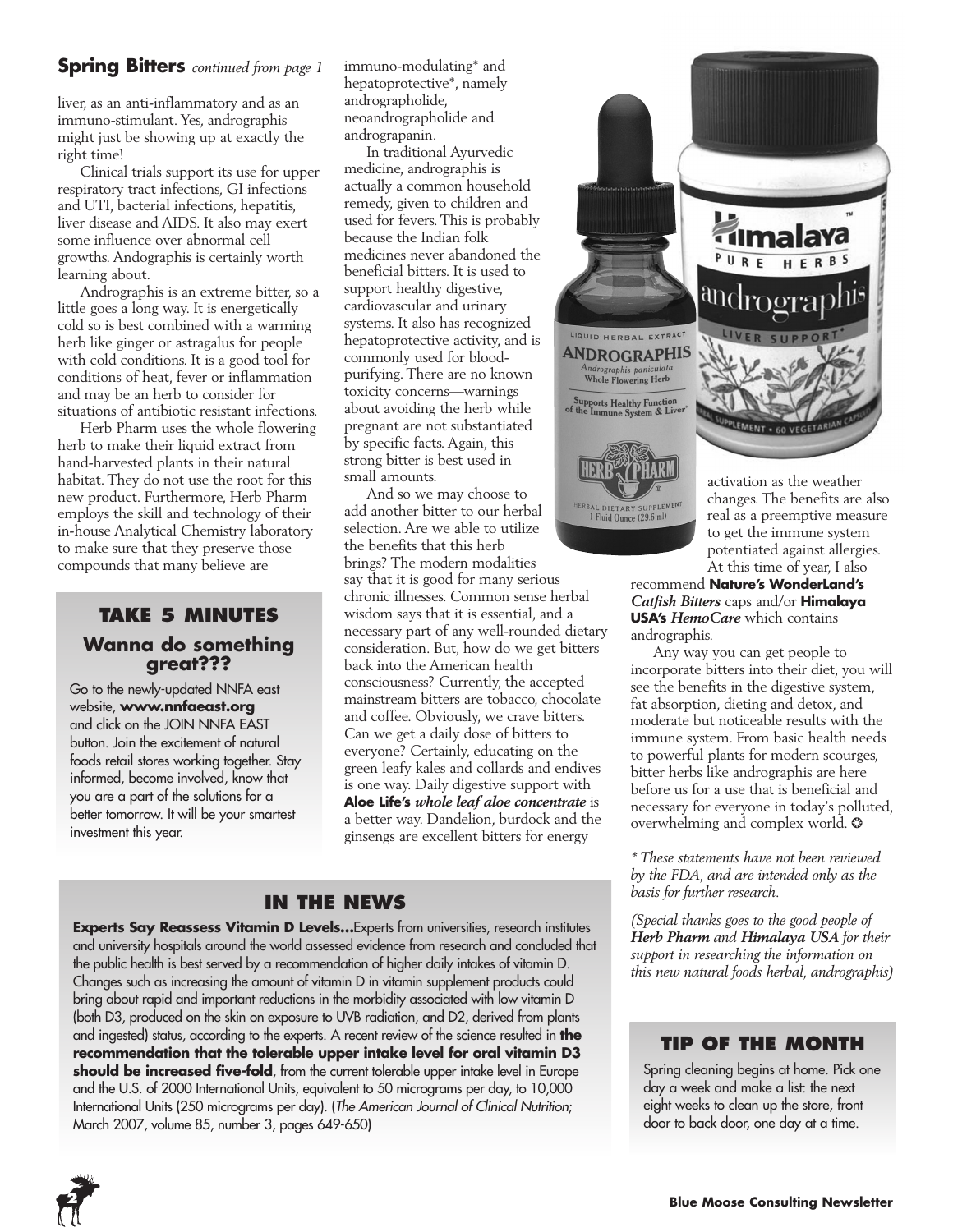

### **April Promotions: Cleansing & Purifying 25% OFF Wormwood**

**Goldenrod-Horsetail Compound Healthy Cholesterol Tonic**

Applies to 1 oz, 4 oz and 8 oz sizes. Minimum order 3 ea per SKU

### **New Products:**

*Andrographis:* whole flowering herb extract. Supports healthy functioning of the Immune System and Liver. **Introductory offer at 20% OFF**

*Immunattack Compound:* extract compound of echinacea root, spilanthes, wild indigo root and myrrh. **Introductory offer at 20% OFF**

*Both available NOW*

**Male Sexual Vitality: ingredients change** Pharma Maca replaces Saw Palmetto and Oat Seed to improve sexual tonic properties.

Not represented by BMC in NJ



### **NORDIC NATURALS**

### **Great Products, new larger sizes**

Know that consumers will buy the largest sizes of these best-sellers: **Omega-3** 180 caps **Ultimate Omega** 180 caps **Ultimate Omega** liquid 8 oz

### **April Promotion: Mega-Dose EPA/DHA—15% OFF**

Stock up and promote this best-seller 01790 Ultimate Omega 60 ct. 02790 Ultimate Omega 120 ct. *Offer good through April 23* 

**Ultimate Omega:** Each 2 soft gel serving provides: EPA: 650 mg; DHA: 450 mg; Other Omega-3s: 180 mg

Not represented by BMC in NJ and parts of PA Not represented by BMC in NC, WV *Gold Standard: Nordic raises the bar on freshness and purity*



# Bluebonnet

**Earth Day promotion: Highlight Vcaps** Vegetarian Capsules as competitive advantage

**In celebration of All Things Natural during Earth Month, Bluebonnet Offers a "BUY 4 GET 1 FREE" special on select Vcap Products.** Offer good April 2 – May 4. Minimum order \$299.00. Ask your BMC rep for details.

**Products on promotion:** Multi One, Optiberry AntiOxidant™, Super Quercetin™, Grape Seed Extract 100 Vcaps, Super Bromelain 500 Vcaps, Perfect Cranberry® Vcaps, Lecithin granules, Brewer's yeast powder, MSM 1000 Vcaps, Plant Sterols 500 mg Vcaps, Maitake® Gold Mushroom 100 Vcaps, BroccoliActive™ Vcaps, Super Earth® Green Utopia™ powder, Cinnulin PF® 125 mg Vcaps, Echinacea Extract 250 mg Vcaps with E.D.S., Gingko Biloba 60 mg Vcaps with E.D.S.

**Ubiquinol becoming the CoQ10 of choice: stock now** Bluebonnet has the largest selection of CoQ10 Ubiquinol products 25 mg, 50 mg and 100 mg and a blend of ubiquinol/ubiquinone {25/25} Bluebonnet offers the best CoQ10 on the market, available only through health food stores

*New Product:* **Vegetarian Glucosamine MSM (Shell-fish free):** produced from a vegetable source (corn) fermented, and is the only non-animal, non-shellfish glucosamine. 120 Vcaps. 1500 mg Gucosamine and 1000 mg OPtiMSM—high dosage support in Vcaps & kosher-certified. Items # 1113 [60 Vcaps] and # 1115 [120 Vcaps]

## NEWION<br>homeopathics

Always safe, always effective.

### **April Monthly Promotion: 20% OFF**

*Newton continues to advance with great new formulas*

**Ear Ringing (N77)\* Foot Fungus (N67) Restless Leg Syndrome (N80)\* Shingles (N73) Thyroid Assist (N74)**  \*new products

> **NEWTON FOR PETS Pet's Fatigue (P24)**

**"NOTHING BUT NATURAL" for KIDS Fever Aid (F04)** 

Cannot be combined with any other discount

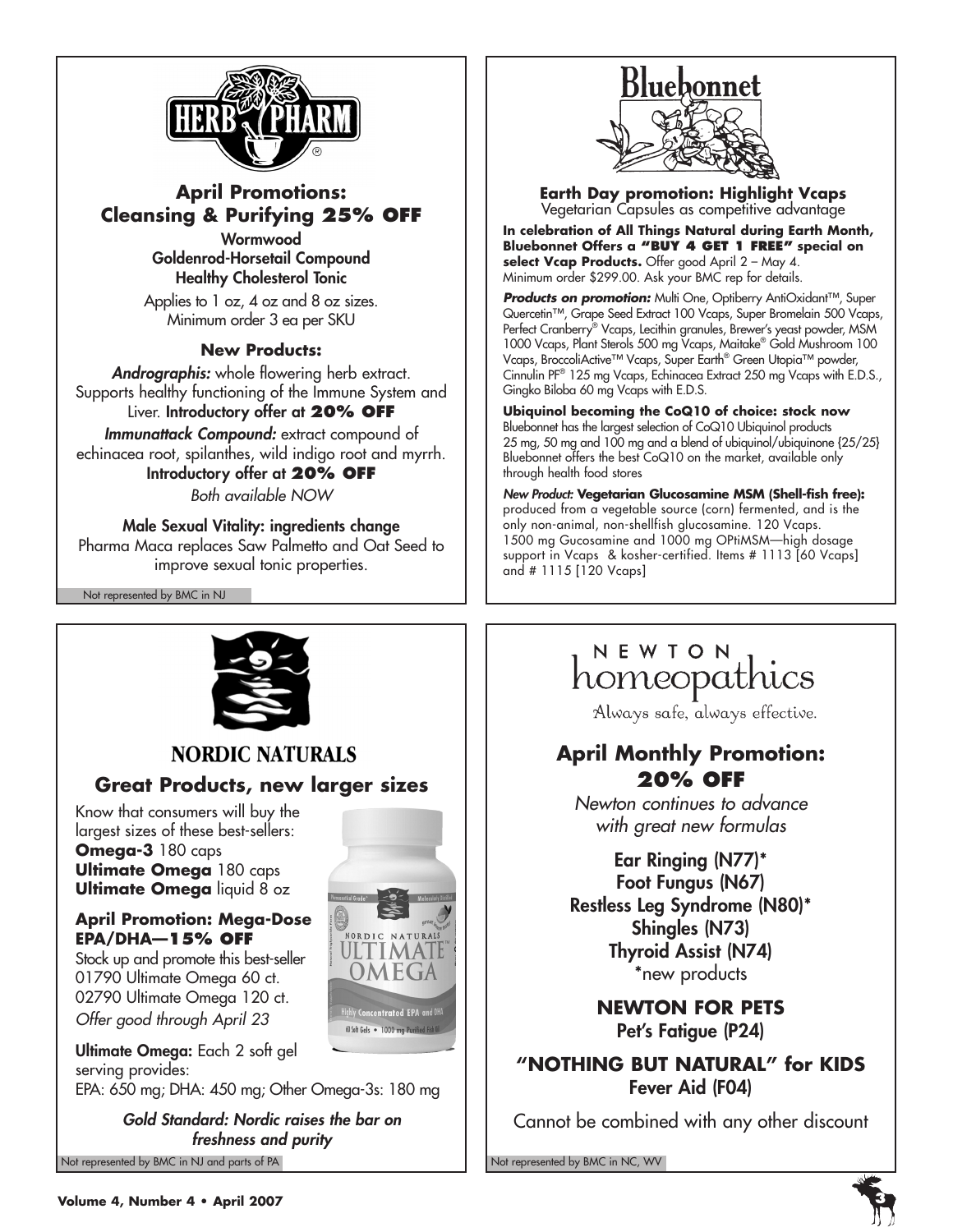

*The Essence of Well-Being®*

### *Scent Your World*

Imagine a world where aromatherapy was understood as an integral part of the healing process, with your customers expanding their selection of healing modalities to include quality essential oils and the many, full-body benefits that aromatherapy brings.

> *Now, realize that world is within your reach.*

Start creating this new world with a quality line renowned for its exquisite blending skills, *AromaLand*®

### *Providing the very best in aromatherapy products since 1986.*

Essential oils, organic essential oils, essential oils blends, aqua essentials, diffusers and candles, massage supplies. Hair care, skin care, bath & shower care all from the best essential oils anywhere.

Let AromaLand® bring you the Essence of Well-Being®



### **15% OFF Line Extension order 20% OFF Opening order**

Why would Sovereign Silver be your most effective natural choice for **SinusInfections or Allergies?**

*The properties of silver are second to none!* You have the: **anti-viral properties, anti-bacterial properties, anti-fungal properties, anti-inflammatory properties, regenerative properties, astringent properties, the immune boosting properties,** and finally the **oxygenating properties** (silver can transport with it up to 40 times its molecular weight worth

of oxygen) **What other nasal supplement** 

**can do this much?**

Not represented by BMC in NC, SC, NJ, eastern PA 5-10 sprays, per nostril, while inhaling, repeat 4 times per day will knock-out any microbe or allergy. *Spread the word!*



#### **Dr Ohhira's Probiotic Formulas have profound effects as body care products as well…**

For products that address health solutions you have never been able to offer before, consider learning the benefits of these great probiotics products:

**Probiotic Kampuku Soap:** with seaweeds, probiotics and wildcrafted Japanese herbs and fruits

### **Probiotic Magoroku Skin**

**Lotion:** 14 wild plants, probiotics, and highly-prized magoroku oil. Fragrance-free, highly absorbent, deeply moisturinzing

### **Probiotic Hadayubi Skin Care**

**Treatment:** anti-aging rejuvenating oil. With fermented plants, herbs and seaweeds blended in royal jelly extract, magoroku oil and lavender essential oil.



**20% OFF** orders of a case  $\blacksquare$  **20% OFF** orders of a case  $\blacksquare$  **2014 2008 2008 2008 2008 2008 2008 2008 2008 2008 2008 2008 2008 2008 2008 2008 2008 2008 2008 2008 2008 2008 or more, includes samples, brochures, cups** (1 case is equal to 6 boxes of 15 packs each)

*Juvo is being reformulated!!* Look for the Juvolution to continue with products that are made in America from certified organic, kosher ingredients!!!!

Not represented by BMC in PA, NJ



**April Promotion: 15% OFF Zero Zitz! Tea Tree Astringent**  Direct orders only

Daily Care for all skin types, with witch hazel, St. Johns Wort and comfrey

100% herbal. Nourishes, tones, softens skin and clears fast!!

CERTIFIED (V)



*New Organic skin care products from Surya Brasil* **Surya Brasil Introduces Amazonia Preciosa Body Care**

Surya Brasil's new Amazonia Preciosa body care is an extension line to the already popular shampoos, conditioners and hair masks using special Amazonian plants such as Acai, Cupuacu, Buriti, Babacu, Andiroba, Murumuru, Brazil Nut and Preciosa.

**Products include liquid hand soap, shower gel, facial toner, hand and body lotion, leg and foot balm, massage oil, facial mask with clay, facial moisturizer and clay mask.** 

The line is vegan, certified organic by Ecocert and does not contain sulfates, artificial dyes or fragrance, parabens, silicone, DEA, phthalates, GMOs or propylene glycol. The "award-winning" pots for the face products are 100% biodegradable flasks with no chemical ingredients in their composition and once discarded degrade naturally in 8 months.

Not represented by BMC in NC, SC



*Finest Quality Hair, Body and*

The Finest Quality brushes. Combs, Bath & Bodycare products.

### **More than accessories, these are integral tools for optimal health**

#### *Have you looked at the Hair Doc catalogue lately??*

New hair care products, a full line of cosmetic brushes, salon hair styling brushes, bath mitts, loofahs, sisal fiber bath tools to satisfy anyone, fun infant-to-toddler bath & shower animal sponges, tweezers and eyelash curlers, shaving brushes and German-made razors.

Capture a whole new market and revitalize your entire bodycare section just in time for the summer hair season!!

Not represented by BMC in NC, NJ, PA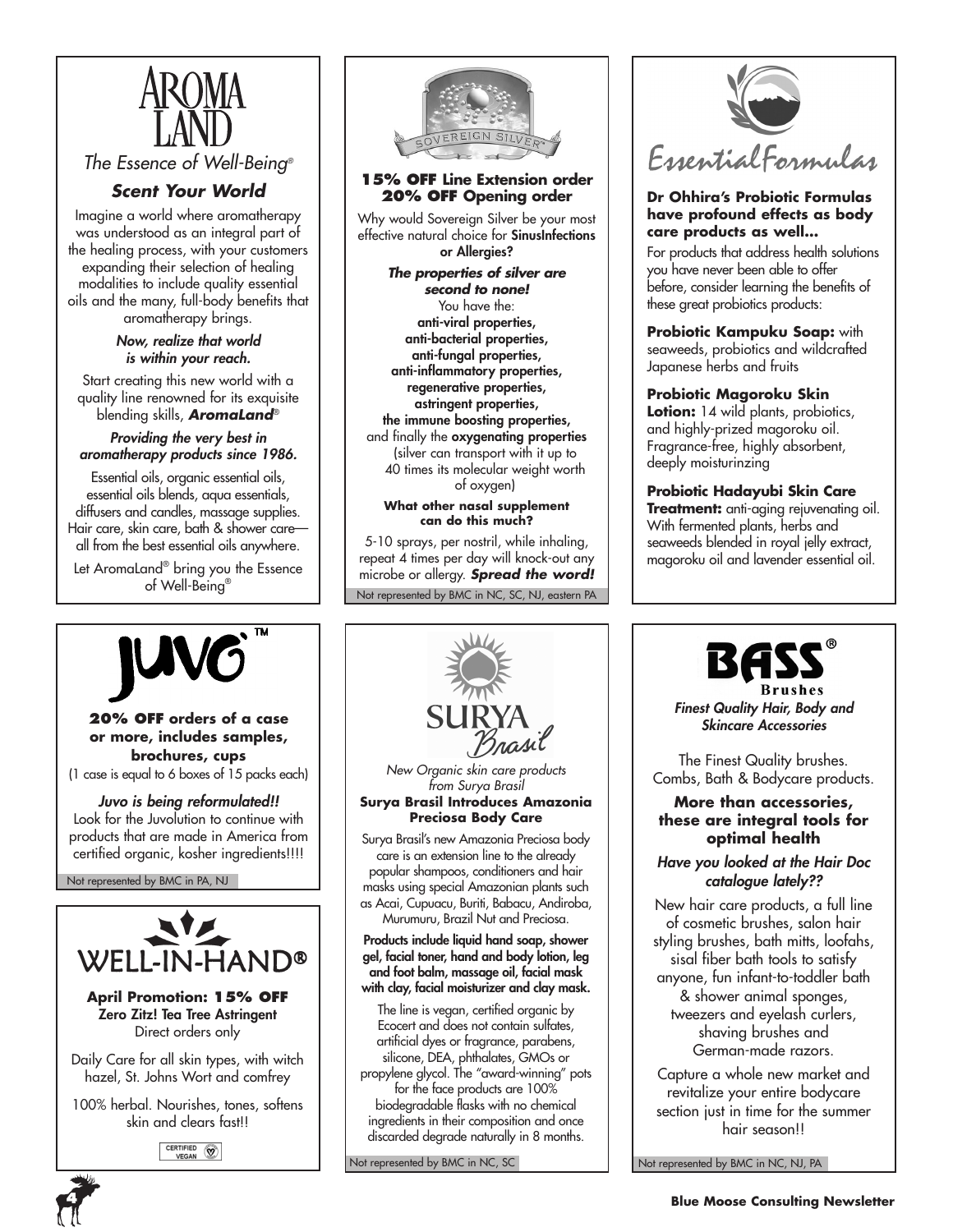

### **Get Lean With No Stress**

**Formulas–** StressCare® , LeanCare® **Pure Herbs–** Gymnema, Garcinia, Bael Fruit

| Discounts:   | Formulas | Pure Herbs |
|--------------|----------|------------|
| Buy $15 \ge$ | 7%       | 3%         |
| Buy $25 >$   | 1.5%     | .5%        |
| Buy $50 >$   | 25%      | 10%        |

*Deeper discounts available, ask your BMC rep for details*

**StressCare®** –assists in preserving the naturally existing anti-oxidative system within the body's cells. Supports healthy, normal functioning of adrenal gland cells and brain cells. Relieves occasional stress, fatigue, frustration, mood swings and sleeplessness.

**LeanCare®** –helps maintain blood sugar levels, cholesterol, triglycerides that are already within normal limits. Helps maintain a normal healthy appetite level.

Not represented by BMC in PA, NJ



#### **You can compete with pharmaceutical allergy drugs.**

Strengthening the immune system the proactive way, with a highly safe and efficacious immune system modulator. Learn the benefits of beta glucans for overall immune system function, and help people with allergies everywhere. More than 60 years of research and 800 scientific studies have proven beta glucan's unique ability to help the body defend itself.

Our immune systems face millions of challenges each day. Life Source Basics can help strengthen your immune response so nothing slows you down. WGP 3-6 is a patented ingredient that contains beta 1,3/1,6 glucan, a complex carbohydrate purified from (Baker's yeast) Saccharomyces cerevisiae that has been widely recognized since the 1960s as an immune enhancer.

WGP 3-6 triggers human immune defenses that have evolved over thousands of years to protect the body. WGP 3-6 works with the body's first line of defense that consists primarily of key immune cells (monocytes/macrophages, neutrophils and natural killer cells) that circulate throughout the body and identify and destroy foreign intruders.



**Health Education**  $\Diamond$  **Health Products**  $\Diamond$  **Aloe Vera** 

*April Promotion:*  **Get Ready for Summer! 20% DISCOUNT on the Leg Gel Display, includes 12 bottle display, plus literature.**

This roll-on aloe Vein Support Formula includes Horse Chestnut, Arnica, Gotu Kola, and Vitamins C, E, & K..

60-Days to More Beautiful Legs! Rid the legs of those unsightly red spider veins—guaranteed!

**Aloe and the immune system: not all aloe is alike** Research of the quality whole leaf Aloe Vera in itself has shown stimulation of the bodies own immune function to combat oxidative stress through 1) increased SOD production and 2) polysaccharide-induced macrophage activity of the long chain (polysaccharide /glycomannans in the 50 – 100,000 Dalton size). Check the label to see the statement of the long chain sugars in the Aloe Life products. 3) Aloe Vera's actions provide bioavailablity that carries Herb Pharm's 11 herbs in Aloe Life's **DetoxPlus** formula deeper into the body for effectiveness to protect the lungs with the Red Clover, Essiac Herbs, American Ginseng and Pau d' Arco for fungus support, and Milk Thistle to stimulate liver regeneration and support!!!

Adding the **FiberMate** adds cost effective colon cleanse that carries out waste and cleanses the large intestines with food fiber from wheat grass, alfalfa, beet, okra, Jerusalem artichoke. It is also a daily parasite formula for kids and adults alike!

### **MushroomScience**®

**Take the challenge and educate your consumers on the benefits of medicinal mushrooms**

#### *New product announcement:* **Chaga (Inonotus obliquus)**

Chaga is a mushroom that must be wildcrafted, and grows exclusively in the wilds of Siberia on Birch trees. Long revered in Russian herbalism, this wood-grown mushroom is proving very beneficial to the immune system as current research verifies traditional usage. Wood-

grown mushrooms are recognized as producing the richest, most potent nutrients desired from medicinal mushrooms. Mushroom Science® extracts are manufactured to the exacting quality standards presented in the supporting scientific research. For the most beneficial results, choose Mushroom Science.



**Line extension/April Promotion: New Store deal** – **30% OFF**, minimum order 3 bottles of Chaga, minimum order 12 bottles **Existing accounts** – **25% OFF** Chaga as part of overall MS order, minimum order 12 bottles



*April Promotion* **Olbas Bath 4 oz. 10% OFF**  plus….**BUY 5 GET 6TH FREE** Only \$21.45 & FREE SHIPPING direct only

*More and more stores are stocking the full selection of Olbas products.*

**Olbas Bath: turn your bath into a Swiss spa.** No SLS, or SLES. You can use it in your normal bathtub. Or, for lots of bubbles—try it in a whirlpool bath! A little bit goes a long way. Or use it in the shower as a liquid soap—makes an excellent body wash that will stimulate all your senses and leave you feeling clean and refreshed. Also excellent as a footbath for tired, aching feet.

Many uses, naturally: backache, sprains, headache, neck pain, sports injury, and arthritis pain

#### **Nature's WonderLand:**

Line extension: buy any of the excellent herbs or herbal formulas from Nature's WonderLand, and get a **BUY 4,**

**GET 1 FREE DEAL** for any new item. Ask your BMC rep for the updated price list for these herbals.

### **PERFECT® ORGANICS** *Selling well everywhere*

**Perfect Organics' Shea Butters are shea butter, perfectly manufactured.**

Only Perfect Organics shea butters are manufactured without heat to maintain the high nutritional profile that shea butter can offer. No solvents, hexanes, or other chemicals. Perfect Organics uses certified-organic essential oils. Pure, wholesome treatment for dry skin, sunburns, dermatitis and stretch marks.

#### *Shea butter is saturating the marketplace: are you carrying nature's best?*

**Perfect Organics: ethically-traded shea butter available in 1 oz cylindrical jars. Testers available; stock them all!!** 100% Shea Butter Lavender Lavish shea butter Mandarin Chocolate shea butter Mint Chocolate shea butter Orange Ginger shea butter Hazelnut Coffee shea butterVEGAN

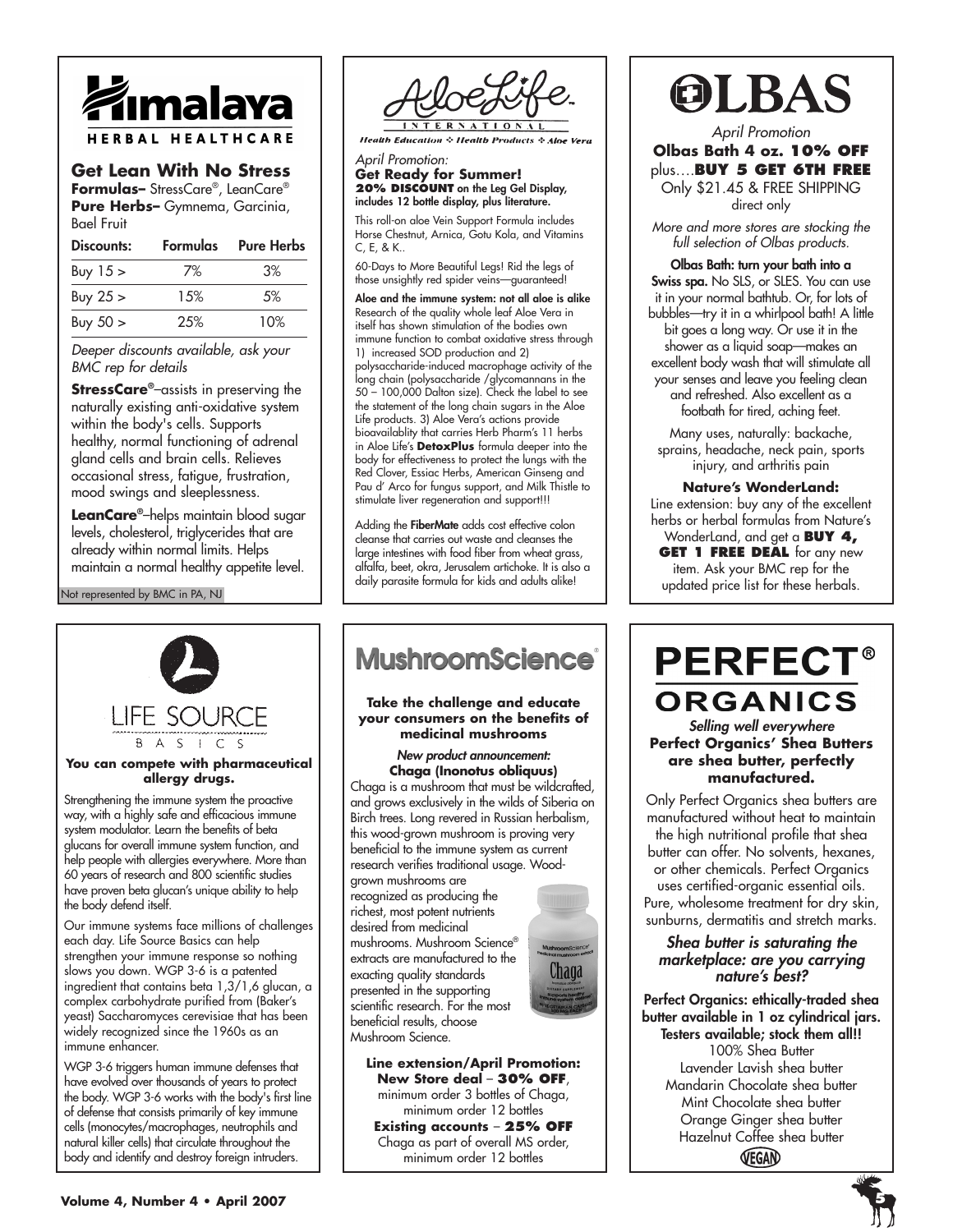### **Membership Renewal**

*continued from page 1*

represents more than 9,600 retailers, manufacturers, wholesalers and distributors of natural products, including foods, dietary supplements, and health/beauty aids. Are you a member?

Equally important is the regional organization, currently called the *NNFA East* (though there is currently a vote being prepared for all active members to approve the suggested name change). As the NNFA East website reads,

*"NNFA East has one of the great success stories of our industry over the past few years. Thanks to the efforts of a core group of dedicated volunteers, this organization has reemerged to become an active and valid player in many areas directly affecting every participating business in our industry. In recent years, we have increased membership, joined with New Hope Media to co-sponsor the resurgent Expo East, increased organization revenue, become better at orderly communication and networking, and strengthened the group's infrastructure. NNFA East has never been better positioned for the important work ahead."* [**www.nnfaeast.org**]

Yes, our industry trade associations seem to be making the necessary motions to become indispensable for any natural products business wishing to grow. For some stores, it is a badge of honor to proudly promote that they are "active members" of the NPA or NNFA East. They place their yearly registrations prominently on their doors

### **ENDCAP IDEAS**

Vitamin D is hot, and **Bluebonnet** again leads the way with smart and safe nutritional products. Endcap a clever "Vitamin D" section, alerting women of all ages to the increased benefits of Vitamin D supplementation in their diet.

Bluebonnet has converted nearly all their Vitamin D products to a lanolin-sourced Vitamin D cholecalciferol (D-3). There have been concerns that Vitamin D from a fish oil source may not meet the quality assurance concerns for purity, and this is a cleaner, more confirmable source of this vital nutrient.

Bluebonnet now offers Vitamin D in Vcaps in dosages from **400 IU to 1000 IU to 2000 IU.** AND, now nearly all of their products that contain D (Calcium citrates with D, multivitamins etc.) are being made with this newer version of Vitamin D: now that is innovation! Also, it adds to the Kosher choices that Bluebonnet is able to offer!

Lanolin-derived D-3 is contained in the following Bluebonnet formulas:

- All Multivitamins containing Vitamin D3—Vcap and Caplet
- Calcium, or any Mineral formula containing Vitamin D3—Vcap or Caplet
- Powdered Vitamin D3—V Cap
- Liquid Cal/Mag Vitamin D3

(Note that the liquid gel forms of Calcium will still be using Vitamin D3 from fish oil, and that Bluebonnet still carries Vitamin D-3 from fish oil as well)

or behind their registers, announcing to the public that they are part of, and protected by, an organization of likeminded business people working together for a common good.

Last week, I participated in my fourth consecutive NPA *Natural Foods Lobby Day* on Capitol Hill. Each year, I am more happy to take the day off—as the rewards, and the knowledge that I am doing something good for the future of our industry far outweigh the loss of a day's business for BMC. As I go to the assigned appointments with elected officials in both the U.S. House and the Senate, I realize that the people who work in these offices—who have great influence over the future of our

### **MARKETING IDEAS**

Have you had difficulty selling Ayurvedic herbs despite your understanding that they are credentialed by centuries of effective use and scientific scrutiny? Concentrate on the other credible dimensions of education about these herbs. The scientific support for the top 40 Ayurvedic herbs is voluminous. The challenge is not so difficult if you use your creativity.

This month, utilize these facts on **Himalaya USA**:

- Head-to-Toe Herbal healthcare for over 76 years, now in 76 countries
- 80, 000 sq feet Research & Development center, with over 102 practicing physicians and scientists doing primary research.
- All Himalaya formulas come to market with double-blind placebocontrolled human studies verifying their credibility.
- Stresscare<sup>®</sup> alone is supported by 136 published clinical trials
- Every quarter of a second, a Himalaya product is purchased by someone somewhere in the world.



### **INDUSTRY CHAMPIONS**

Please recognize these legislators acknowledged as friends of our industry by the Natural Products Association with the annual Industry champions award. Tell all your friends in their jurisdictions to remember them favorably at election time.

- Sen. Tom Harkin (D-lowa)
- Sen. Orrin Hatch (R-Utah)
- Rep. Chris Cannon (R-Utah)
- Sen. Tom Coburn (R-Oklahoma)
- Sen. Michael Enzi (R-Wyoming)
- Rep. Frank Pallone Jr. (D-New Jersey)
- Rep. Edolphus Towns (D-New York)

industry—do not know much about what we do, how we service our communities and how our efforts actually keep down the health-care costs of our nation through our promotion of good health practices and preventative health care strategies. For the most part, the people of the Hill are receptive and sympathetic to our presentations—and these are good friends to have if the political tides should ever turn against us, which can happen tomorrow if we are not smart.

Eternal vigilance is the operative strategy we have had to employ as an industry since before the DHSEA legislation was passed in 1994, and every *continued on next page*

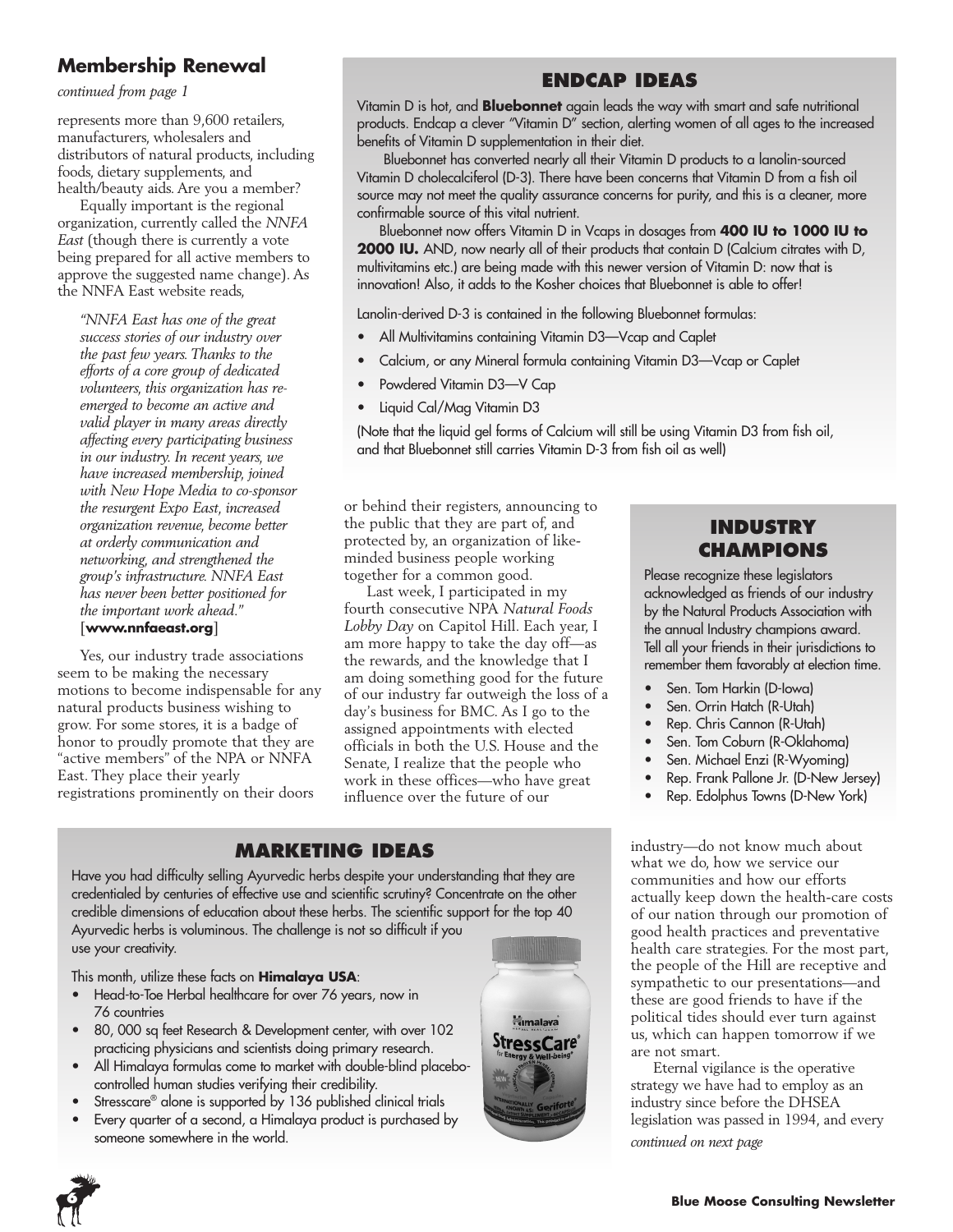year we see that forces are constantly seeking to conspire to close our doors and limit our abilities to do good. You may sit and fret about this once a month or every day: hopefully, you are not oblivious to the legislative agendas that rise yearly to challenge our ability to function as a natural products industry. How do you think that we have been able stave off these misguided and ill-intentioned legal contrivances? Through being involved in participatory democracy: by exercising our rights and by becoming involved in the legislative process.

Just this year, there are nefarious bills in both the Texas and New York state legislatures that would dramatically affect all of us if they were to pass. Every year it seems, new bills are introduced that could harm our stores in Virginia. These threats do not just go away because smart legislators realize the intents are misguided. It takes constant effort from dedicated people, a working advocacy agenda and time, money and the power that comes from numbers. The more people we can say we represent through our organization, and the more people we can say depend upon our stores, and the income, taxes, and revenue that we can

### **ANOTHER REASON TO JOIN THE NATURAL PRODUCTS ASSOCIATION**

### **The Natural Product Association's TruLabel program**

Did you know? Under the program, products are selected randomly from store shelves and sent to independent laboratories for purity tests. More than 23,000 product labels are currently registered as part of the TruLabel program. Since 1990, the Natural Products Association's TruLabel program has garnered national and international respect among industry members by promoting quality assurance and label compliance to dietary supplement suppliers. Go to **www.NaturalProductsAssoc.org** and click on the **"Natural Products Association Quality Assurance Programs".**

claim to produce—the more our side of the issues will be heard.

### **Organization has its rewards**

One way that we could prevent some of the constant assaults is to be more proactive, and to gain influence by the strength and power that our organization can have. If you can imagine this for one moment: what is stopping us from having every store and every company and every manufacturer in our industry united in one strong, vital and influential trade organization? A special interest group for the natural foods lifestyle that elected

### **"WE ARE HEALTH FOOD PEOPLE" Ron Weinstein** *Owner, Bass Brushes*



Bass Brushes has been an innovative brand in both the natural products and professional salon & spa markets since 1979. Company founder, Ron Weinstein, created the BASS line to ensure high quality professional standards, but with an emphasis on the beauty and benefits of natural materials.

As a well-known professional stylist and product designer, Ron Weinstein saw the need for hair and body care tools that would satisfy the natural products customer—people who demand only the highest quality and performance in their personal care tools.

Incorporating his years of experience in styling and knowledge of fine natural fibers and woods, Ron soon developed a line that won the praise of professionals and consumers alike.

Today Bass Brushes and Spa Tools are widely recognized as the industry leader. With over 200 well-developed products, there is something in the BASS line that can please even the most discerning customer. Fine hand finished hard woods, polished boar bristle, natural vegetable fibers, and several other materials are painstakingly tested to ensure optimal quality.

Ron still designs the majority of new items, and has strict standards for the company's product development criteria, ensuring that BASS stays true to its original concept and continues to satisfy customers world–wide. Bass Products are featured at fine natural products stores and co-ops, and are often the exclusive brand at luxurious day spas and professional salons. They maintain a close working partnership with retail outlets to ensure a commitment to quality products and relationships that drive the company's outstanding reputation.<br> *continued on page 8* 

officials would want to appeal to because of its size and strength?

The only thing that is stopping us is your participation. We begin with the one, and then move onward. If you joined the *Natural Products Association* and the *NNFA East* today as a business, it would cost you \$125 yearly to be a member of both groups. These national and regional groups are the single most important business organizations you can be involved in: they work directly for you. Are you a member of your local business association, your town SBA or some other group? Good business sense: but these groups will do nothing to protect you legislatively—and they cannot help you with our industry's special issues no matter what they say. Being united with other health food stores is the smartest thing you can do, both statewide and nationally, to network and organize to act on all issues—positive and negative.

And your power extends even further. You should stridently encourage all of your manufacturers, distributors and business partners to join as well. For while the stores are often well-apprised of the present dangers in today's political environment, most small manufacturers are not thinking of the future the way that you may be. But, they will listen when enough stores tell them that they want to buy from companies that are active members of our industry trade organization.

There is power in numbers, and we need to get everyone involved. First, you must do your part. I am doing mine. And so I ask that you consider joining or reregistering for both the Natural Products Association (join on the website or ask for a packet to be sent to you:

#### **www.naturalproductsassoc.org** or call **(202) 223-0101** or **(800) 966-6632)** and the NNFA East **www.nnfaeast.org/ Join.htm** or call **(856) 985-5446**).

After you have joined, you will have a similar satisfaction I had when looking at